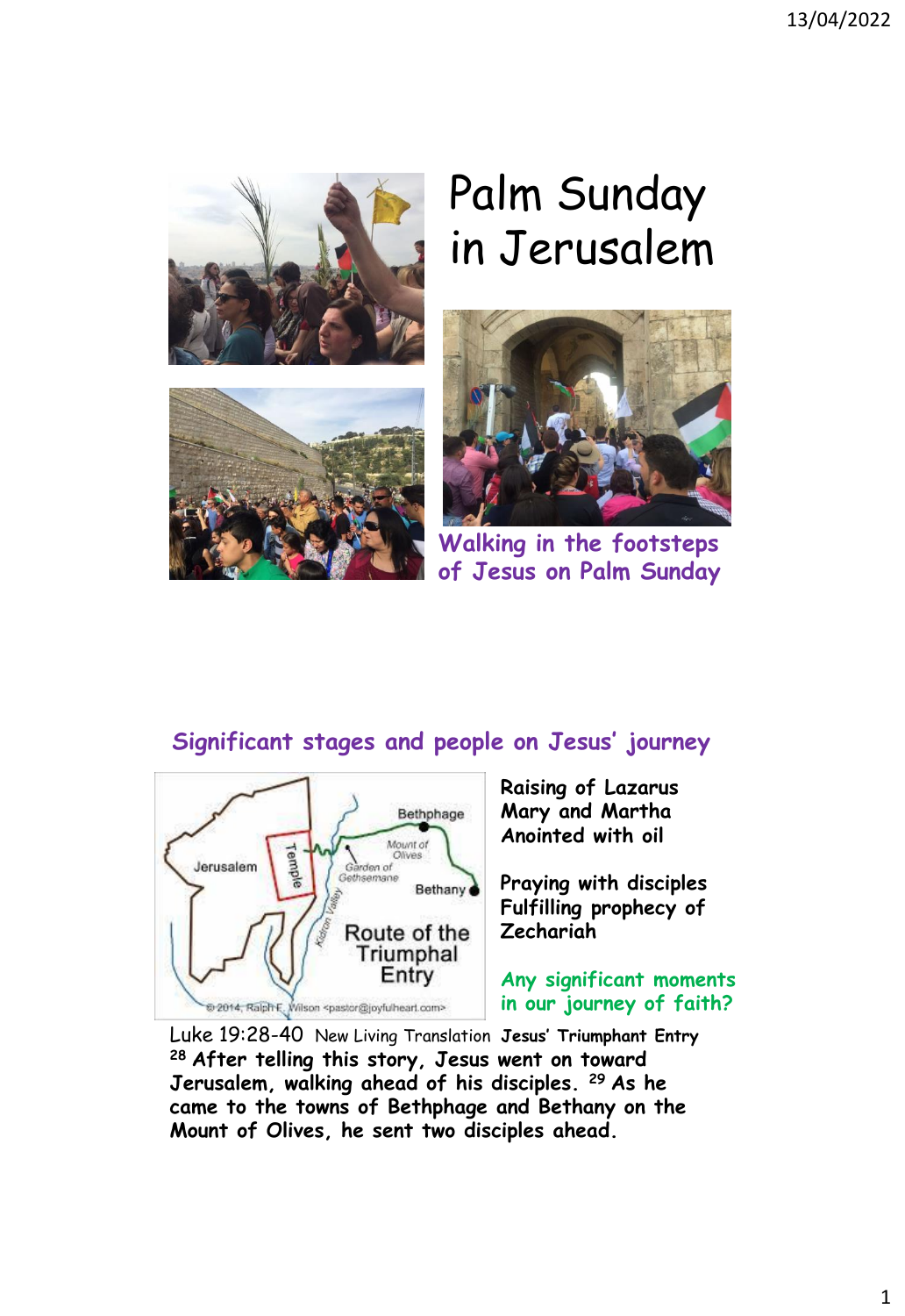## **The humble path of obedience,**



**one step at a time Jesus is Prince of Peace and Servant King, riding on a donkey as in Zechariah 9: 9, fulfilling prophecy and bringing salvation.**

> **What is God's plan for our lives? How are we doing?**

**<sup>30</sup> "Go into that village over there," he told them. "As you enter it, you will see a young donkey tied there that no one has ever ridden. Untie it and bring it here. <sup>31</sup> If anyone asks, 'Why are you untying that colt?' just say, 'The Lord needs it.'"**

### **Disciples prepare the way for Jesus' triumphant**



## **entry into Jerusalem.**

**They recognise significance of prophecy fulfilled and lay down cloaks to welcome Him in.**

**How can we prepare the way for Jesus in church or home life? Are we alert to recognise the right time to respond?**

**<sup>32</sup> So they went and found the colt, just as Jesus had said. <sup>33</sup> And sure enough, as they were untying it, the owners asked them, "Why are you untying that colt?" <sup>34</sup> And the disciples simply replied, "The Lord needs it." <sup>35</sup> So they brought the colt to Jesus and threw their garments over it for him to ride on.**